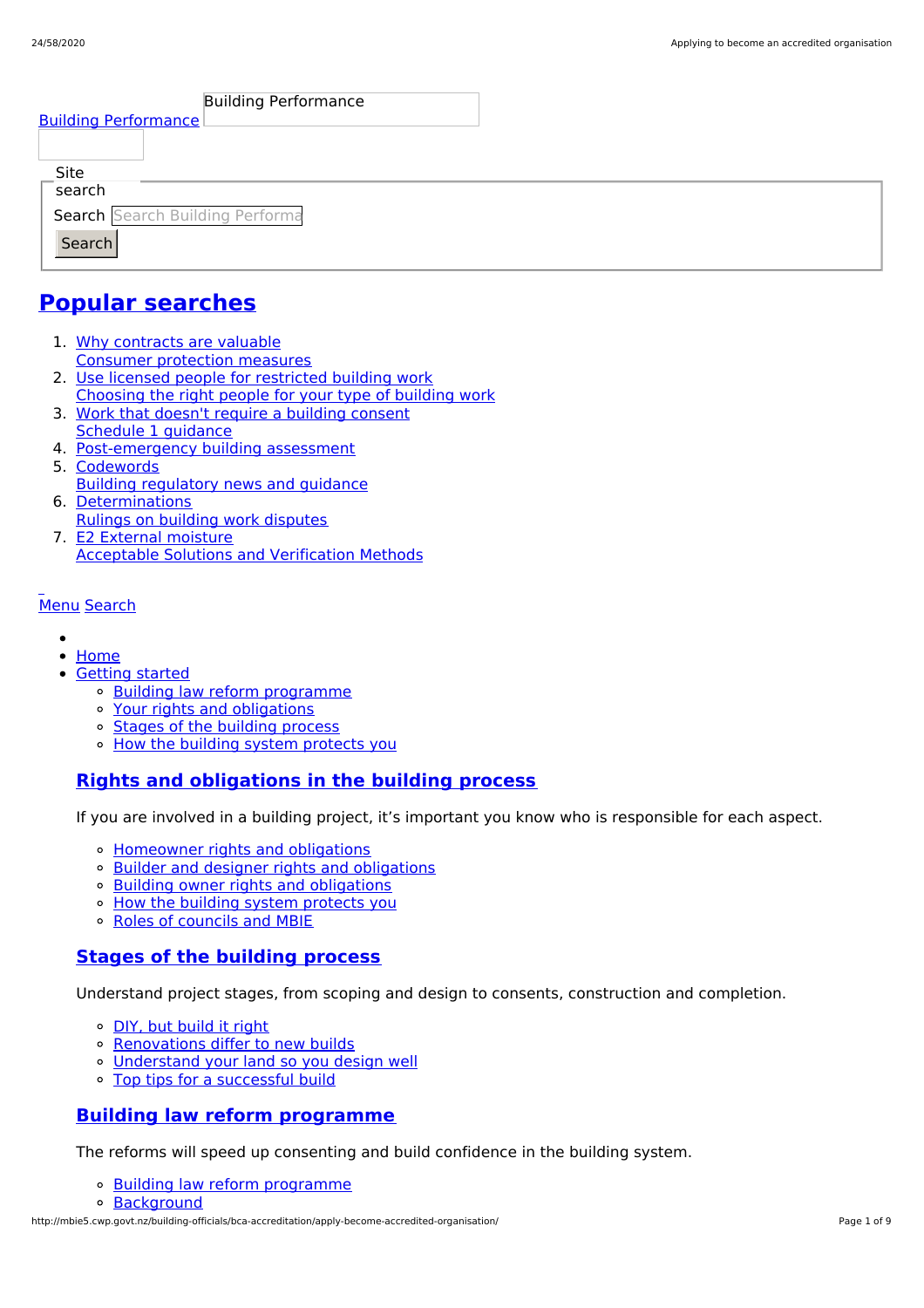See [everything](http://mbie5.cwp.govt.nz/getting-started/) in 'Getting started'

- Projects & [consents](http://mbie5.cwp.govt.nz/projects-and-consents/)
	- Planning a [successful](http://mbie5.cwp.govt.nz/projects-and-consents/planning-a-successful-build/) build
	- Why [contracts](http://mbie5.cwp.govt.nz/projects-and-consents/why-contracts-are-valuable/) are valuable
	- Apply for [building](http://mbie5.cwp.govt.nz/projects-and-consents/apply-for-building-consent/) consent
	- Build to the [consent](http://mbie5.cwp.govt.nz/projects-and-consents/build-to-the-consent/)
	- Sign-off and [maintenance](http://mbie5.cwp.govt.nz/projects-and-consents/sign-off-and-maintenance/)
	- [Health](http://mbie5.cwp.govt.nz/projects-and-consents/health-and-safety-on-site/) and safety on site

### **[Understanding](http://mbie5.cwp.govt.nz/projects-and-consents/apply-for-building-consent/building-consent-process/) the building consent process**

For safe, healthy and durable buildings, all building work in New Zealand must meet certain standards. Find out how to build within the rules.

### **[Health](http://mbie5.cwp.govt.nz/projects-and-consents/health-and-safety-on-site/) and safety on site**

Avoid accidents and make site safety a priority.

### **1. Planning a successful build**

- Check if you need [consents](http://mbie5.cwp.govt.nz/projects-and-consents/planning-a-successful-build/scope-and-design/check-if-you-need-consents/)
- o [Choosing](http://mbie5.cwp.govt.nz/projects-and-consents/planning-a-successful-build/scope-and-design/choosing-the-right-people-for-your-type-of-building-work/) the right people for your type of building work
- Why [contracts](http://mbie5.cwp.govt.nz/projects-and-consents/why-contracts-are-valuable/) are valuable

### **2. Getting a consent**

- Apply for [building](http://mbie5.cwp.govt.nz/projects-and-consents/apply-for-building-consent/) consent
- o How to support your building consent [application](http://mbie5.cwp.govt.nz/projects-and-consents/apply-for-building-consent/support-your-consent-application/)
- [Understanding](http://mbie5.cwp.govt.nz/projects-and-consents/apply-for-building-consent/building-consent-process/) the building consent process

### **3. Building to the consent**

- Making [changes](http://mbie5.cwp.govt.nz/projects-and-consents/build-to-the-consent/making-changes-to-your-plans/) to your plans
- Typical council [inspections](http://mbie5.cwp.govt.nz/projects-and-consents/build-to-the-consent/typical-council-inspections/) of a building project
- [Completing](http://mbie5.cwp.govt.nz/projects-and-consents/sign-off-and-maintenance/completing-your-project/) your project

### **4. Sign-off and maintenance**

- Get the build [signed](http://mbie5.cwp.govt.nz/projects-and-consents/sign-off-and-maintenance/completing-your-project/get-the-build-signed-off/) off
- <sup>o</sup> How to [identify](http://mbie5.cwp.govt.nz/projects-and-consents/sign-off-and-maintenance/completing-your-project/how-to-identify-defects/) defects
- Protecting your [investment](http://mbie5.cwp.govt.nz/projects-and-consents/sign-off-and-maintenance/protecting-your-investment/)

#### See [everything](http://mbie5.cwp.govt.nz/projects-and-consents/) in 'Projects & consents'

- Building Code [compliance](http://mbie5.cwp.govt.nz/building-code-compliance/)
	- A General [provisions](http://mbie5.cwp.govt.nz/building-code-compliance/a-general-provisions/)
	- B [Stability](http://mbie5.cwp.govt.nz/building-code-compliance/b-stability/)
	- C [Protection](http://mbie5.cwp.govt.nz/building-code-compliance/c-protection-from-fire/) from fire
	- D [Access](http://mbie5.cwp.govt.nz/building-code-compliance/d-access/)
	- E [Moisture](http://mbie5.cwp.govt.nz/building-code-compliance/e-moisture/)
	- o F [Safety](http://mbie5.cwp.govt.nz/building-code-compliance/f-safety-of-users/) of users
	- o G [Services](http://mbie5.cwp.govt.nz/building-code-compliance/g-services-and-facilities/) and facilities
	- o H Energy [efficiency](http://mbie5.cwp.govt.nz/building-code-compliance/h-energy-efficiency/)
	- Specific [buildings](http://mbie5.cwp.govt.nz/building-code-compliance/specific-buildings/)
	- [Canterbury](http://mbie5.cwp.govt.nz/building-code-compliance/canterbury-rebuild/) rebuild
	- Product [assurance](http://mbie5.cwp.govt.nz/building-code-compliance/product-assurance-and-multiproof/) & MultiProof
	- [Warnings](http://mbie5.cwp.govt.nz/building-code-compliance/warnings-and-bans-on-building-products/) and bans on building products
	- Building Code and [handbooks](http://mbie5.cwp.govt.nz/building-code-compliance/building-code-and-handbooks/)
	- How the [Building](http://mbie5.cwp.govt.nz/building-code-compliance/how-the-building-code-works/) Code works
	- [Geotechnical](http://mbie5.cwp.govt.nz/building-code-compliance/geotechnical-education/) education
	- Online [learning](http://mbie5.cwp.govt.nz/building-code-compliance/online-learning/) website
	- o Introduction to [medium-density](http://mbie5.cwp.govt.nz/building-code-compliance/introduction-to-medium-density-housing/) housing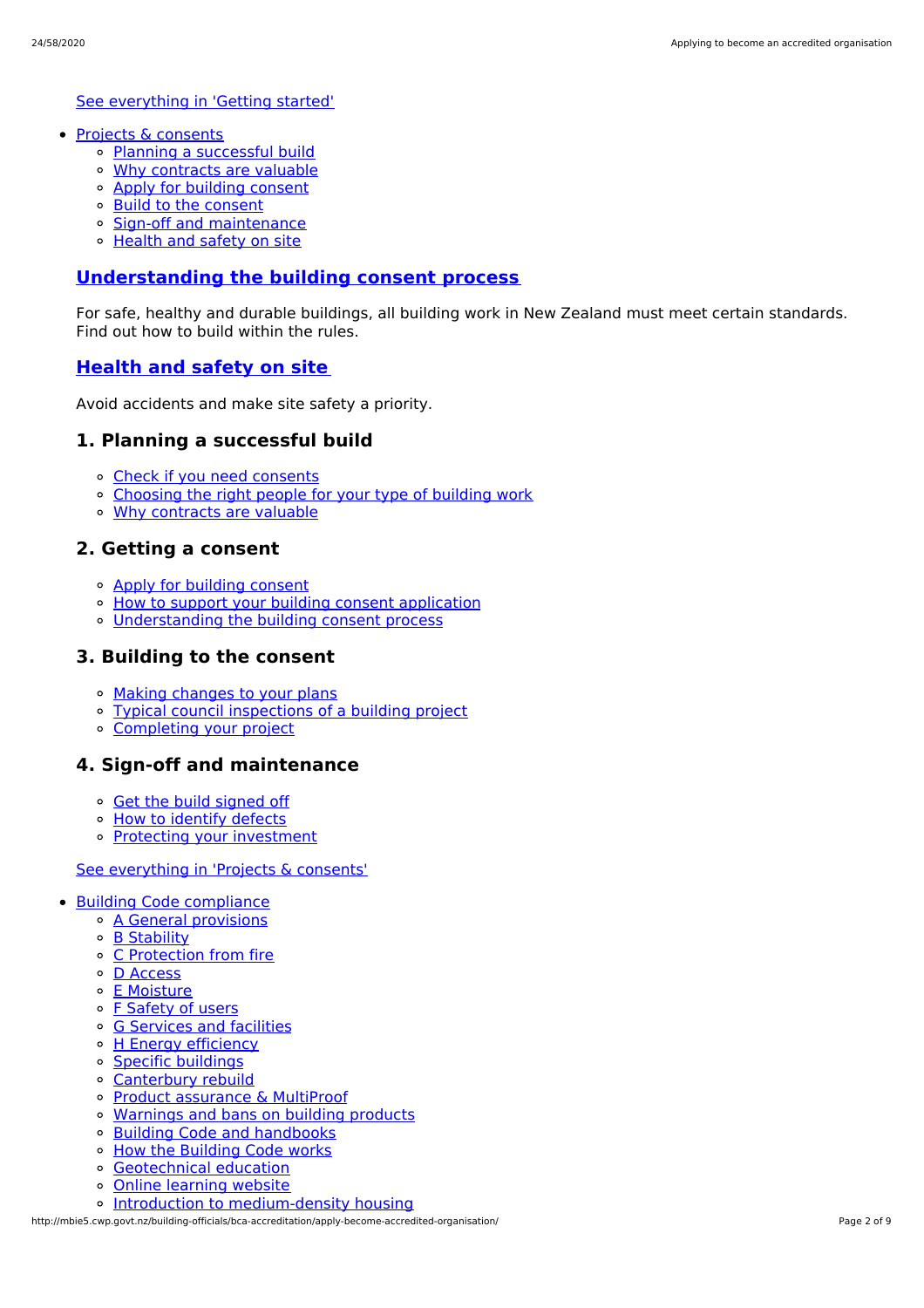[Maintaining](http://mbie5.cwp.govt.nz/building-code-compliance/annual-building-code-updates/) the Building Code

### **In this section**

- o How the [Building](http://mbie5.cwp.govt.nz/building-code-compliance/how-the-building-code-works/) Code works
- [Maintaining](http://mbie5.cwp.govt.nz/building-code-compliance/annual-building-code-updates/) the Building Code
- [Different](http://mbie5.cwp.govt.nz/building-code-compliance/how-the-building-code-works/different-ways-to-comply/) ways to comply with the Building Code
- Specific [buildings](http://mbie5.cwp.govt.nz/building-code-compliance/specific-buildings/)
- Product [assurance](http://mbie5.cwp.govt.nz/building-code-compliance/product-assurance-and-multiproof/) & MultiProof
- o Introduction to [medium-density](http://mbie5.cwp.govt.nz/building-code-compliance/introduction-to-medium-density-housing/) housing
- Online [learning](http://mbie5.cwp.govt.nz/building-code-compliance/online-learning/) website

### **Find Acceptable Solutions, Verification Methods, updates and technical guidance by Building Code clause.**

- a General provisions
- $\circ$ b
- **Stability**  $\circ$
- c Protection from fire
- $\circ$ d
- **Access**
- $\Omega$ e
	- **Moisture**
- o f Safety of users
- 
- $\circ$  **g** 
	- Services and facilities
- h Energy efficiency

See everything in 'Building Code [compliance'](http://mbie5.cwp.govt.nz/building-code-compliance/)

- [Managing](http://mbie5.cwp.govt.nz/managing-buildings/) buildings
	- [Managing](http://mbie5.cwp.govt.nz/managing-buildings/managing-your-bwof/) your BWoF
	- General information on building safety in [earthquakes](http://mbie5.cwp.govt.nz/managing-buildings/building-safety-in-earthquakes/)
	- Securing [unreinforced](http://mbie5.cwp.govt.nz/managing-buildings/unreinforced-masonry/) masonry building parapets and facades
	- o Managing [earthquake-prone](http://mbie5.cwp.govt.nz/managing-buildings/managing-earthquake-prone-buildings/) buildings
	- Managing buildings in an [emergency](http://mbie5.cwp.govt.nz/managing-buildings/managing-buildings-in-an-emergency/)
	- Change of use and [alterations](http://mbie5.cwp.govt.nz/managing-buildings/change-of-use-and-alterations/)

## **About managing buildings**

- [Managing](http://mbie5.cwp.govt.nz/managing-buildings/managing-your-bwof/) your BWoF (for buildings with specified systems)
- General information on building safety in [earthquakes](http://mbie5.cwp.govt.nz/managing-buildings/building-safety-in-earthquakes/)
- Managing [earthquake-prone](http://mbie5.cwp.govt.nz/managing-buildings/managing-earthquake-prone-buildings/) buildings
- Securing [unreinforced](http://mbie5.cwp.govt.nz/managing-buildings/unreinforced-masonry/) masonry building parapets and facades
- o Change of use, [alterations](http://mbie5.cwp.govt.nz/managing-buildings/change-of-use-and-alterations/) and extension of life
- o Managing buildings in an [emergency](http://mbie5.cwp.govt.nz/managing-buildings/managing-buildings-in-an-emergency/)

## **Specified systems and compliance schedules**

If you own a building that contains a specified system such as a cable car, you must ensure they are effectively operated for the life of the building and in keeping with the council-issued compliance schedule.

- Inspections and [maintenance](http://mbie5.cwp.govt.nz/managing-buildings/managing-your-bwof/inspections-and-maintenance/) of specified systems as a building owner
- Fines and penalties for offences relating to [compliance](http://mbie5.cwp.govt.nz/managing-buildings/managing-your-bwof/fines-and-penalties/) schedules
- [Compliance](http://mbie5.cwp.govt.nz/projects-and-consents/sign-off-and-maintenance/completing-your-project/compliance-schedules/) schedules

See [everything](http://mbie5.cwp.govt.nz/managing-buildings/) in 'Managing buildings'

```
Resolving problems
```
http://mbie5.cwp.govt.nz/building-officials/bca-accreditation/apply-become-accredited-organisation/ Page 3 of 9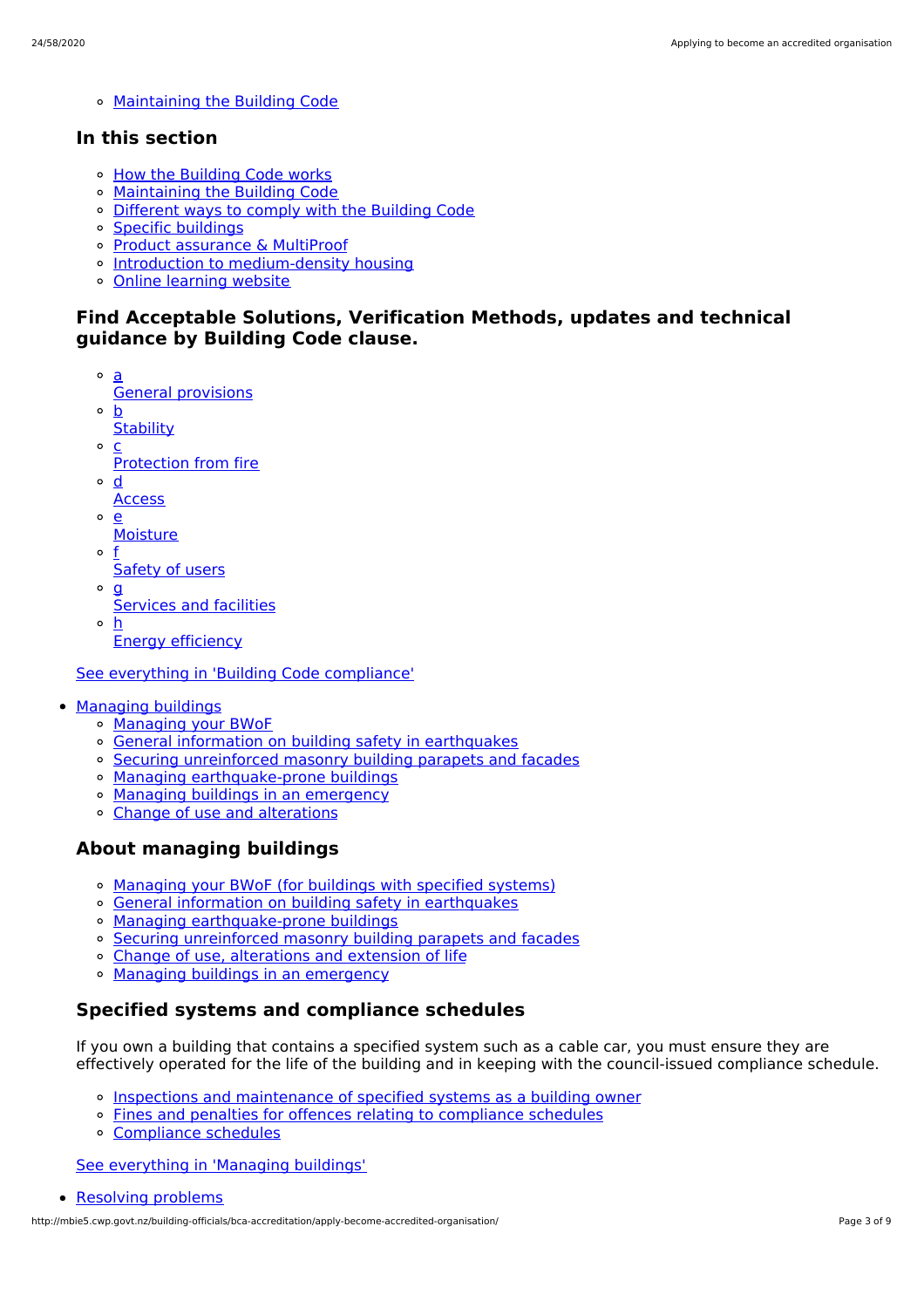- [Resolution](http://mbie5.cwp.govt.nz/resolving-problems/resolution-options/) options
- [Building](http://mbie5.cwp.govt.nz/resolving-problems/building-consent-and-sign-off/) consent and sign-off
- [Contracts](http://mbie5.cwp.govt.nz/resolving-problems/contracts/)
- [Builds](http://mbie5.cwp.govt.nz/resolving-problems/builds/)
- [Designs](http://mbie5.cwp.govt.nz/resolving-problems/designs/)
- **[Councils](http://mbie5.cwp.govt.nz/resolving-problems/councils/)**  $\circ$
- [Clients](http://mbie5.cwp.govt.nz/resolving-problems/clients/)

### **[Resolving](http://mbie5.cwp.govt.nz/resolving-problems/) problems**

- [Resolution](http://mbie5.cwp.govt.nz/resolving-problems/resolution-options/) options
- [Building](http://mbie5.cwp.govt.nz/resolving-problems/building-consent-and-sign-off/) consent and sign-off
- [Contracts](http://mbie5.cwp.govt.nz/resolving-problems/contracts/)
- **o** [Builds](http://mbie5.cwp.govt.nz/resolving-problems/builds/)
- [Designs](http://mbie5.cwp.govt.nz/resolving-problems/designs/)
- [Councils](http://mbie5.cwp.govt.nz/resolving-problems/councils/)
- [Clients](http://mbie5.cwp.govt.nz/resolving-problems/clients/)

### **[Determinations](http://mbie5.cwp.govt.nz/resolving-problems/resolution-options/determinations/)**

A determination is a binding decision made by MBIE providing a way of solving disputes or questions about the rules that apply to buildings, how buildings are used, building accessibility, and health and safety.

- Understanding [determinations](http://mbie5.cwp.govt.nz/resolving-problems/resolution-options/determinations/)
- Applying for a [determination](http://mbie5.cwp.govt.nz/resolving-problems/resolution-options/determinations/applying-for-a-determination/)
- o Steps in the [determination](http://mbie5.cwp.govt.nz/resolving-problems/resolution-options/determinations/steps-in-the-determination-process/) process
- Previous [determinations](http://mbie5.cwp.govt.nz/resolving-problems/resolution-options/determinations/determinations-issued/)

### **[Weathertight](http://mbie5.cwp.govt.nz/resolving-problems/resolution-options/weathertight-services/) Services**

- o [Signs](http://mbie5.cwp.govt.nz/resolving-problems/resolution-options/weathertight-services/signs-of-a-leaky-home/) of a leaky home
- How to make a [Weathertight](http://mbie5.cwp.govt.nz/resolving-problems/resolution-options/weathertight-services/make-a-weathertight-home-claim/) Claim  $\circ$
- Resolving a [Weathertight](http://mbie5.cwp.govt.nz/resolving-problems/resolution-options/weathertight-services/resolving-a-claim/) Claim

### See [everything](http://mbie5.cwp.govt.nz/resolving-problems/) in 'Resolving problems'

- COVID-19: Building and [construction](http://mbie5.cwp.govt.nz/covid-19/) sector guidance
	- [COVID-19](http://mbie5.cwp.govt.nz/covid-19/health-and-safety/) Health and Safety
	- Alert level 1 information for the building and [construction](http://mbie5.cwp.govt.nz/covid-19/alert-level-1-information-for-the-building-and-construction-sector/) sector
	- Alert level 2 information for the building and [construction](http://mbie5.cwp.govt.nz/covid-19/alert-level-2-information-for-the-building-and-construction-sector/) sector
	- Durability of materials on exposed [construction](http://mbie5.cwp.govt.nz/covid-19/durability-of-materials-on-exposed-construction-sites/) sites
	- o Inspection and [maintenance](http://mbie5.cwp.govt.nz/covid-19/inspection-and-maintenance-of-specified-systems/) of specified systems
	- o Water system safety in [reoccupied](http://mbie5.cwp.govt.nz/covid-19/water-system-safety-in-reoccupied-buildings/) buildings
	- Essential business in the building and [construction](http://mbie5.cwp.govt.nz/covid-19/essential-business/) sector
	- [Construction](http://mbie5.cwp.govt.nz/covid-19/construction-and-trade-sector-information/) and trade sector information
	- Retailer and supplier [information](http://mbie5.cwp.govt.nz/covid-19/retailer-and-supplier-information/)
	- Council and [Professional](http://mbie5.cwp.govt.nz/covid-19/council-and-professional-services-information/) Services information
	- Home and building owner and tenant [information](http://mbie5.cwp.govt.nz/covid-19/home-and-building-owner-and-tenant-information/)
	- COVID-19: Building and [construction](http://mbie5.cwp.govt.nz/covid-19/) sector guidance  $\alpha$

See everything in 'COVID-19: Building and [construction](http://mbie5.cwp.govt.nz/covid-19/) sector guidance'

- [Home](http://mbie5.cwp.govt.nz/)
- [Building](http://mbie5.cwp.govt.nz/building-officials/) officials  $\bullet$
- BCA [accreditation](http://mbie5.cwp.govt.nz/building-officials/bca-accreditation/)
- Applying to become an accredited organisation

# **Applying to become an accredited organisation**

- **[Print](http://mbie5.cwp.govt.nz/#)** 
	- **[Share](http://mbie5.cwp.govt.nz/#)**  $\circ$
	- $\circ$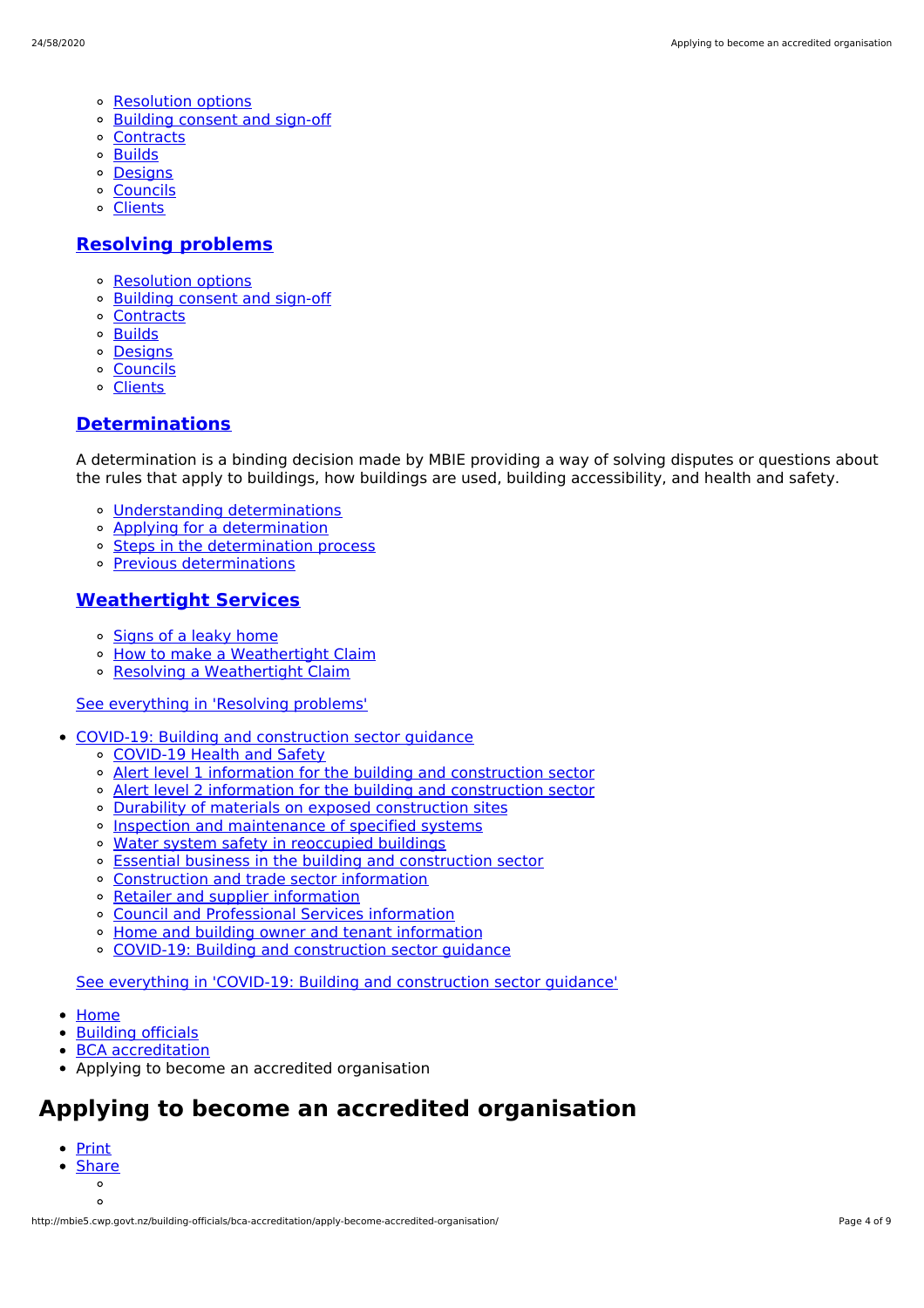- $\circ$  $\Omega$
- [Save](http://mbie5.cwp.govt.nz/building-officials/bca-accreditation/apply-become-accredited-organisation/downloadpdf)

Last updated: 10 April 2017

| House under construction |  |
|--------------------------|--|
|                          |  |
|                          |  |
|                          |  |
|                          |  |
|                          |  |

This section of the website details how to apply to become accredited and sets out the fees payable to the accreditation body for an accreditation assessment.

- [Print](http://mbie5.cwp.govt.nz/#)
- **[Share](http://mbie5.cwp.govt.nz/#)** 
	- $\circ$
	- $\circ$
	- $\circ$
	- $\circ$
- [Save](http://mbie5.cwp.govt.nz/building-officials/bca-accreditation/apply-become-accredited-organisation/downloadpdf)

# **Accreditation assessment**

The accreditation body undertakes all accreditation assessments against the accreditation requirements set out in the Building (Accreditation of Building Consent Authorities) Regulations 2006 (the Regulations) and detailed in the Ministry of Business, Innovation and Employment's (MBIE's) regulatory guidance. No additional accreditation requirements will be imposed by the accreditation body. In addition, MBIE will provide advice and guidance on the accreditation requirements where clarification is required.

The Building [\(Accreditation](http://www.legislation.govt.nz/regulation/public/2006/0399/latest/DLM424665.html) of Building Consent Authorities) Regulations 2006 are available on the Legislation website.

Detailed regulatory guidance on the BCA [accreditation](http://mbie5.cwp.govt.nz/building-officials/bca-accreditation/detailed-regulatory-guidance/) scheme has further information.

# **Authorised representatives**

The accreditation body and MBIE require the Chief Executive of an applicant, accredited organisation or building consent authority (BCA) to nominate an authorised representative. An authorised representative must be a person with sufficient authority to ensure their organisation's compliance with its accreditation requirements.

An authorised representative will be responsible for:

- engaging with the accreditation body to schedule any required accreditation assessments
- signing out all materials the accreditation body requires to support an assessment
- attending any on-site pre- and post-assessment meetings with the accreditation body
- notifying the accreditation body of actions planned to address non-compliance
- complying with the BCA accreditation scheme's (the scheme) notification requirements  $\bullet$
- engaging with MBIE on matters related to the effective functioning of the scheme  $\bullet$
- sharing information about the scheme distributed by MBIE.  $\bullet$

The nature of an authorised representative's role means that they may also be able to identify opportunities and raise issues or concerns about the scheme, the accreditation process or the minimum standards and criteria for accreditation with MBIE.

If an authorised representative resigns, is reassigned or replaced then the accreditation body and MBIE must be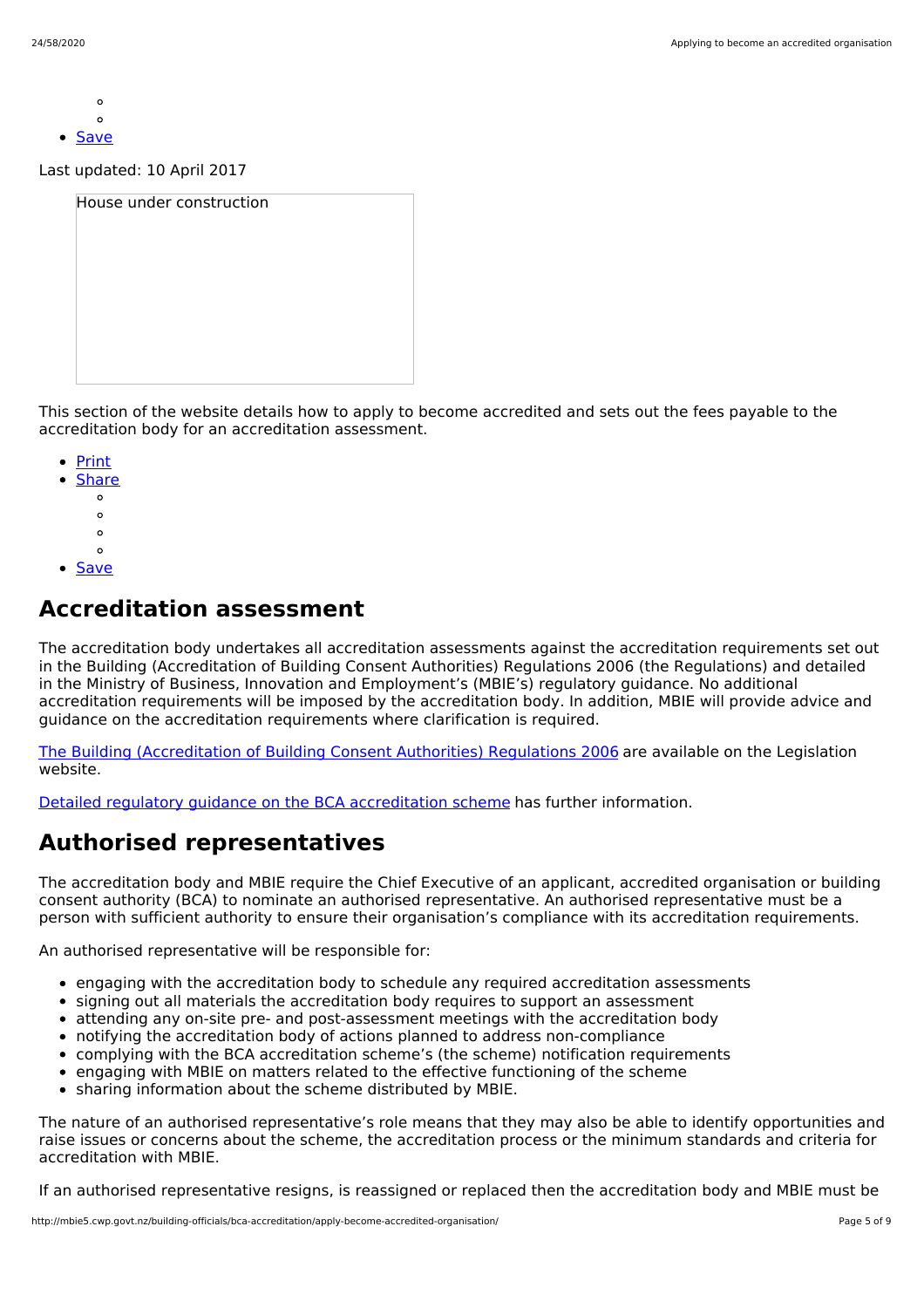informed consistent with the scheme's notification requirements.

[Regulation](http://mbie5.cwp.govt.nz/building-officials/bca-accreditation/detailed-regulatory-guidance/6a-notification-requirements/) 6A: Notification [requirements](http://mbie5.cwp.govt.nz/building-officials/bca-accreditation/detailed-regulatory-guidance/6a-notification-requirements/) has further information.

# **Access to policies, procedures and systems, and premises**

For the purpose of accreditation assessments, the accreditation body's assessment team and technical experts, and MBIE. require reasonable access to an applicant, accredited organisation or BCA's:

- documented policies, procedures and systems
- records related to the implementation of their policies, procedures and systems
- premises and facilities
- employees and contractors performing building control functions.

Where an MBIE officer is provided access to any property, it will be consistent with their powers and functions under section 204 of the Building Act 2004 (the Act) and/or any agreement made between MBIE and the accredited organisation or BCA.

Section 204 of the [Building](http://www.legislation.govt.nz/act/public/2004/0072/latest/DLM307842.html?search=sw_096be8ed80ff3936_warrant_25_se&p=1) Act 2004 is available on the Legislation website.

# **Access to private property**

Where the accreditation body assessment team and technical experts, or MBIE, require access to private property, permission must be sought from:

- the building owner, or
- the occupier, or
- any person engaged in the building work.

A person engaged in the building work may include an owner-builder and/or any unpaid friend or family member of the owner-builder engaged to assist him or her in the building work.

# **Obligation to comply with accreditation requirements**

An accredited organisation and BCA must comply with the accreditation requirements set out in the Regulations and the regulatory guidance at all times. Ongoing compliance is essential to maintaining accreditation.

## **Changes to accreditation requirements**

## **Notification of changes**

MBIE will attempt to notify all accredited organisations and BCAs of any changes to the Regulations and accreditation requirements. Notification to accredited organisations and BCAs will generally be sent to their authorised representative.

There is no legislative requirement for MBIE to notify organisations or BCAs of any changes. For this reason MBIE accepts no responsibility for the failure of any organisation or BCA to maintain compliance with accreditation requirements where MBIE notification is not received or actioned by the authorised representative.

All accredited organisations and BCAs (and interested stakeholders) should register for updates to the MBIE guidance on the minimum standards and criteria required to meet the accreditation requirements.

To register for MBIE BCA updates please contact [consentsystem@mbie.govt.nz](mailto:consentsystem@mbie.govt.nz)

## **Implementation of changes**

Any changes to the legislative requirements for accreditation must be implemented by an applicant, accredited organisation or BCA on the date upon which they come into effect. However, section 254 of the Act provides that neither the MBIE Chief Executive, nor the accreditation body, will revoke accreditation for a three-month period where the prescribed accreditation requirements are amended and an accredited organisation or BCA no longer meets those criteria and standards solely as a result of the amendments.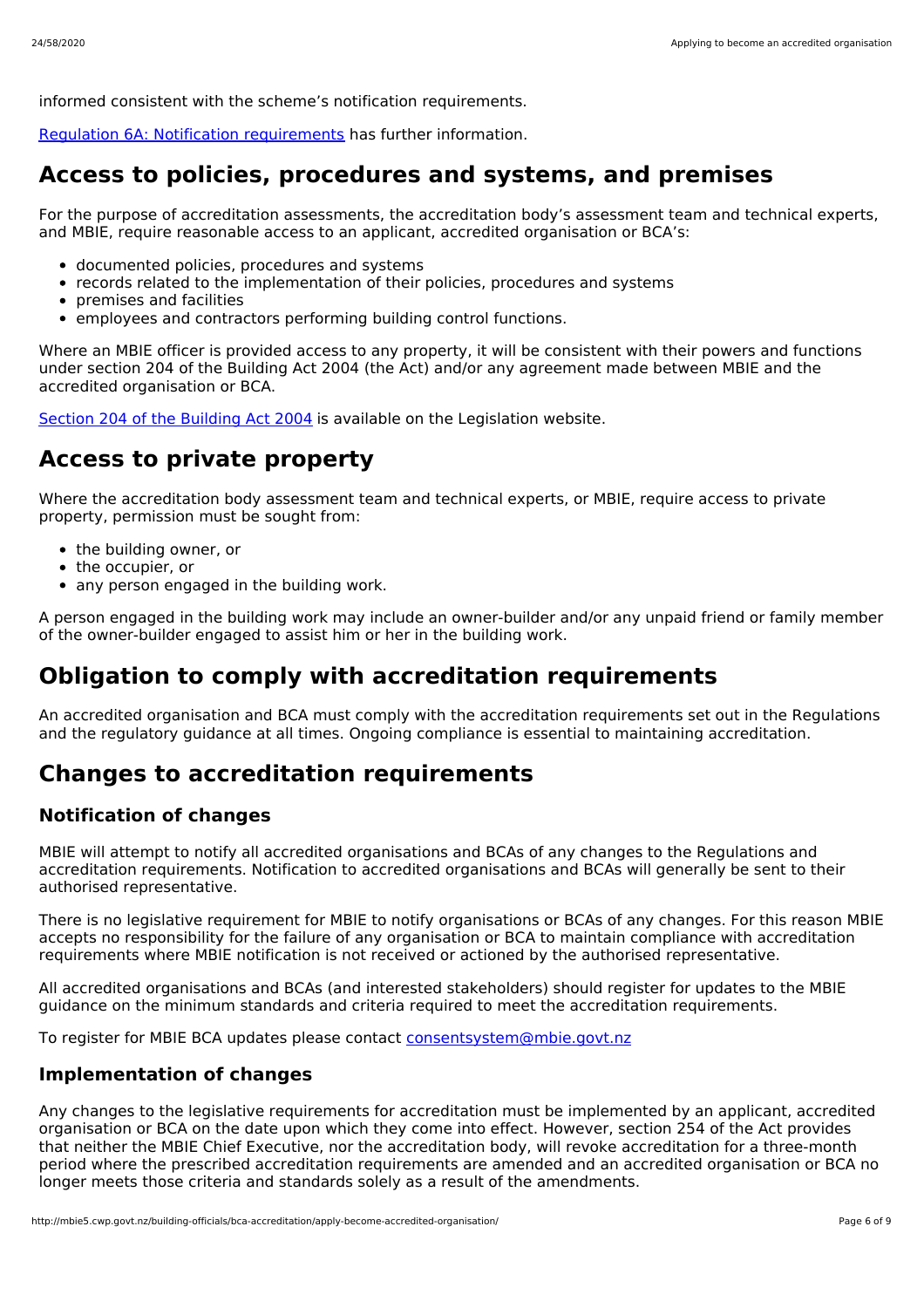# **Fees for accreditation assessments**

This section details the fees that must be paid by applicants, accredited organisations and BCAs as part of the accreditation process from 1 July 2017.

### **Accreditation assessment fees**

The accreditation body charges a fee-for-service for accreditation assessments at the rates detailed in the table below. The accreditation body will provide a fee estimate to an applicant or accredited BCA in advance of any assessment. A detailed invoice will be provided when their invoice for payment is made.

Where the assessment process results in costs five percent or greater than the estimate, the accreditation body will identify this to the applicant or accredited BCA and provide a reason for it.

|                          | <b>Description</b><br>An hourly rate for accreditation body staff to:                                                                                                                                                                                                                                                 | Fee (GST excl)                                                                                 |
|--------------------------|-----------------------------------------------------------------------------------------------------------------------------------------------------------------------------------------------------------------------------------------------------------------------------------------------------------------------|------------------------------------------------------------------------------------------------|
| Personnel cost           | • accept and process an application for accreditation<br>• undertake pre-assessment BCA document review<br>• work while traveling<br>• engage in on-site meetings, witnessing of activities and auditing,<br>report writing<br>• engage on corrective actions<br>• confirm accreditation (or revocation proceedings). | \$215 per hour, to a<br>maximum daily rate of<br>\$1,720                                       |
| Technical<br>expert cost | An hourly rate for technical experts supporting accreditation<br>assessments.                                                                                                                                                                                                                                         | \$156 per hour, to a<br>maximum daily rate of<br>\$1,248                                       |
| Passive travel<br>cost   | An hourly rate for accreditation body staff and technical experts when<br>travelling for the purpose of accreditation assessment and not actively<br>working during that travel time.                                                                                                                                 | \$105 per hour, to be<br>included in the relevant<br>maximum daily rate                        |
| Disbursement<br>cost     | Costs for accreditation body staff and technical experts associated with<br>travel, including accommodation, to be charged at actual and<br>reasonable cost.                                                                                                                                                          | Actual and reasonable                                                                          |
|                          | An accredited organisation or BCA is also liable for an ongoing<br>Administrative accreditation fee that covers the administration of the scheme. It is<br>overhead cost payable in arrears and will be charged based on the months that have<br>passed since an accredited organisation or BCA's last assessment.    | \$106.25 per month, for<br>each month that they<br>are accredited by the<br>accreditation body |

The accreditation assessment fees are payable upon receipt of a determination from the accreditation body stating whether it has granted or declined an applicant, accredited organisation or BCA's application for accreditation. Granting or continuation of accreditation will not take effect until all fees are paid.

Where relevant, the revocation process will continue whether or not fees have been paid, although an accredited organisation or BCA remains liable for all fees. Where accreditation is revoked, any reinstatement of accreditation will not be effective until all outstanding fees have been paid.

### **Fees for requested assessments or advisory visits**

Any accredited organisation or BCA may request an assessment or advisory visit from the accreditation body at any time. Any requested assessment or advisory visit is outside the formal legislative requirements of the scheme and can be charged at a rate agreed with the accreditation body.

Schedule 2 of the Building [\(Accreditation](http://www.legislation.govt.nz/regulation/public/2017/0014/latest/DLM7049142.html?search=ad_act%2540regulation__building____25_ac%2540bn%2540rc%2540dn%2540apub%2540aloc%2540apri%2540apro%2540aimp%2540bgov%2540bloc%2540bpri%2540bmem%2540rpub%2540rimp_ac%2540rc%2540ainf%2540anif%2540bcur%2540rinf%2540rnif_a_aw_se&p=1) of Building Consent Authorities) Amendment Regulations 2017 on the Legislation website sets out the fee framework.

# **BCA [accreditation](http://mbie5.cwp.govt.nz/building-officials/bca-accreditation/)**

- Purpose and objectives of the BCA [accreditation](http://mbie5.cwp.govt.nz/building-officials/bca-accreditation/purpose-objectives-bca-accreditation/) scheme
- Background to the BCA [accreditation](http://mbie5.cwp.govt.nz/building-officials/bca-accreditation/background-bca-accreditation/) scheme
- Applying to become an accredited [organisation](http://mbie5.cwp.govt.nz/building-officials/bca-accreditation/apply-become-accredited-organisation/)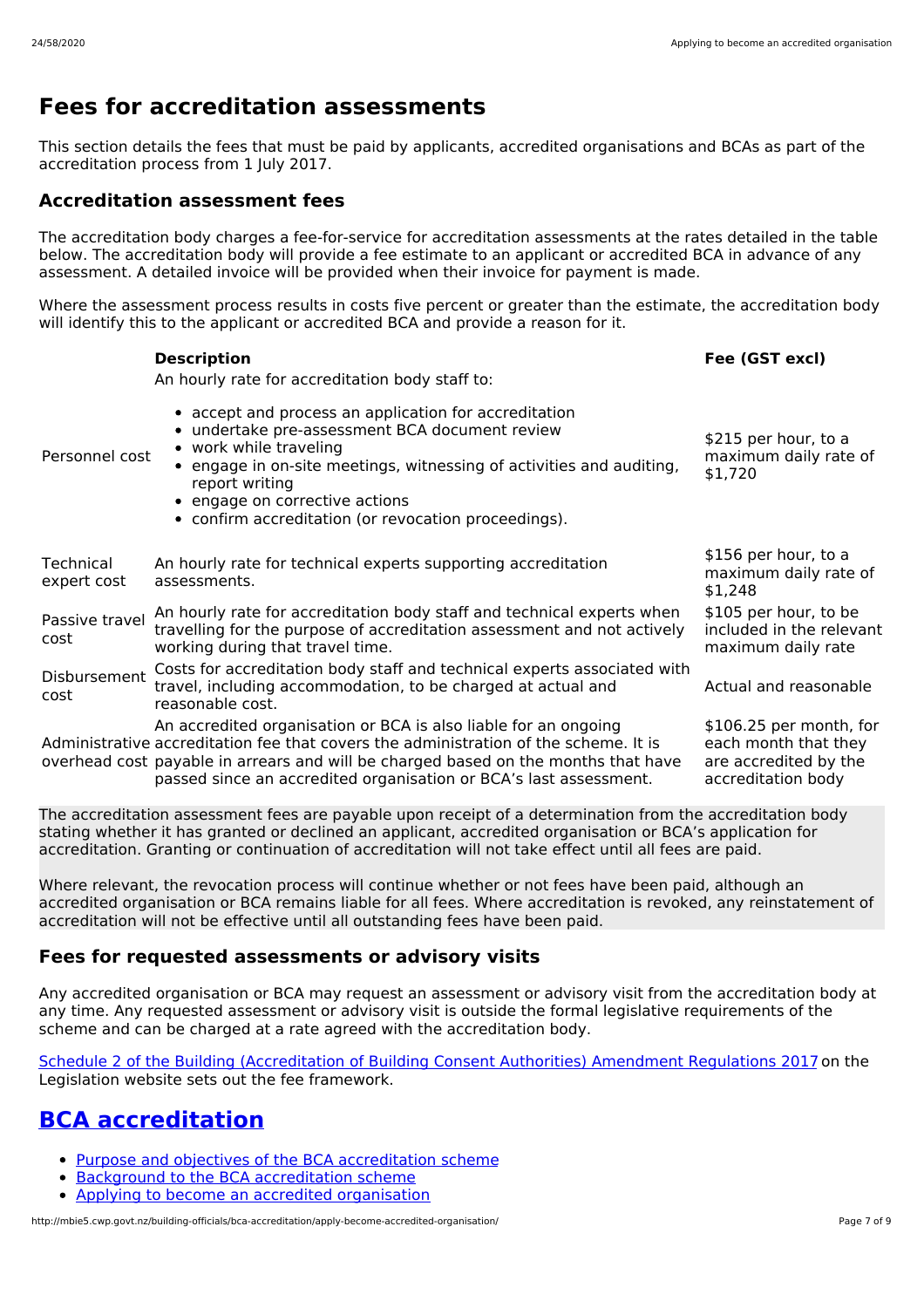- Key steps in the [accreditation](http://mbie5.cwp.govt.nz/building-officials/bca-accreditation/key-steps-accreditation-process/) process
- [Registering](http://mbie5.cwp.govt.nz/building-officials/bca-accreditation/registering-become-bca/) to become a BCA  $\bullet$
- Entering into [arrangements](http://mbie5.cwp.govt.nz/building-officials/bca-accreditation/entering-arrangements-or-transferring-consenting-functions/) or transferring consenting functions  $\bullet$
- Maintaining [accreditation](http://mbie5.cwp.govt.nz/building-officials/bca-accreditation/maintaining-accreditation/)  $\bullet$
- Recording and reporting of [non-compliance](http://mbie5.cwp.govt.nz/building-officials/bca-accreditation/recording-reporting-non-compliance/)  $\bullet$
- [Maintaining](http://mbie5.cwp.govt.nz/building-officials/bca-accreditation/maintaining-registration/) registration  $\bullet$
- Remedial actions, [suspensions](http://mbie5.cwp.govt.nz/building-officials/bca-accreditation/remedial-actions-suspensions-revocations/) and revocations  $\bullet$
- [Disagreements](http://mbie5.cwp.govt.nz/building-officials/bca-accreditation/disagreements-about-accreditation-requirements-and-processes/) about accreditation requirements and processes  $\bullet$
- Legislative [requirements](http://mbie5.cwp.govt.nz/building-officials/bca-accreditation/legislative-requirements-bca-accreditation-scheme/) of the BCA accreditation scheme  $\bullet$
- Regulatory [requirements](http://mbie5.cwp.govt.nz/building-officials/bca-accreditation/regulatory-requirements-bca-accreditation-scheme/) of the BCA accreditation scheme  $\bullet$
- Detailed regulatory guidance on the BCA [accreditation](http://mbie5.cwp.govt.nz/building-officials/bca-accreditation/detailed-regulatory-guidance/) scheme  $\bullet$
- How to request further advice or [regulatory](http://mbie5.cwp.govt.nz/building-officials/bca-accreditation/request-further-advice-or-regulatory-guidance/) guidance  $\bullet$
- Key roles and [responsibilities](http://mbie5.cwp.govt.nz/building-officials/bca-accreditation/key-roles-and-responsibilities/)  $\bullet$
- Glossary of terms and [abbreviations](http://mbie5.cwp.govt.nz/building-officials/bca-accreditation/terms-and-abbreviations/)  $\bullet$
- Biennial BCA [accreditation](http://mbie5.cwp.govt.nz/building-officials/bca-accreditation/biennial-bca-accreditation-reports/) reports
- [Print](http://mbie5.cwp.govt.nz/#)

## **Navigation**

- [Getting](http://mbie5.cwp.govt.nz/getting-started/) started
- Projects & [consents](http://mbie5.cwp.govt.nz/projects-and-consents/)
- Building Code [compliance](http://mbie5.cwp.govt.nz/building-code-compliance/)
- [Managing](http://mbie5.cwp.govt.nz/managing-buildings/) buildings
- [Resolving](http://mbie5.cwp.govt.nz/resolving-problems/) problems
- COVID-19: Building and [construction](http://mbie5.cwp.govt.nz/covid-19/) sector quidance

# **What are you looking for?**

### **General**

- About Building [Performance](http://mbie5.cwp.govt.nz/about-building-performance/)  $\bullet$
- $\bullet$ [Canterbury](http://mbie5.cwp.govt.nz/building-code-compliance/canterbury-rebuild/) rebuild
- Practice [Advisories](http://mbie5.cwp.govt.nz/search/?keyword=practice+advisory&search=)  $\bullet$
- Building [CodeHub](https://codehub.building.govt.nz)

## **Building Officials**

- 
- BCA [competencies](http://mbie5.cwp.govt.nz/building-officials/national-bca-competency-assessment-system/)
- $\bullet$ BCA [register](http://mbie5.cwp.govt.nz/building-officials/find-a-bca/)
- [Technical](http://mbie5.cwp.govt.nz/building-officials/technical-reviews/) reviews

## **News Updates**

- 2020 Building Advisory Panel members [announced](http://mbie5.cwp.govt.nz/about-building-performance/news-and-updates/all-news-and-updates/2020-building-advisory-panel-members-announced/)
- Building for Climate Change [programme](http://mbie5.cwp.govt.nz/about-building-performance/news-and-updates/all-news-and-updates/building-for-climate-change-programme-gets-underway/) gets underway
- What to consider when assessing a coastal [inundation](http://mbie5.cwp.govt.nz/about-building-performance/news-and-updates/codewords/codewords-issue-95/determination/) natural hazard
- See all News and [updates](http://mbie5.cwp.govt.nz/about-building-performance/news-and-updates/all-news-and-updates/)

# **About Us**

- [Facebook](https://www.facebook.com/MBIEgovtNZ)
- [LinkedIn](https://www.linkedin.com/company/ministry-of-business-innovation-and-employment)
- **[Twitter](https://twitter.com/mbiegovtnz)**
- [YouTube](https://www.youtube.com/user/dbhnewzealand)
- **[Subscribe](https://confirmsubscription.com/h/r/7BC65D75D18899C62540EF23F30FEDED)**  $\bullet$
- [Contact](http://mbie5.cwp.govt.nz/about-building-performance/contact-us/) us  $\bullet$